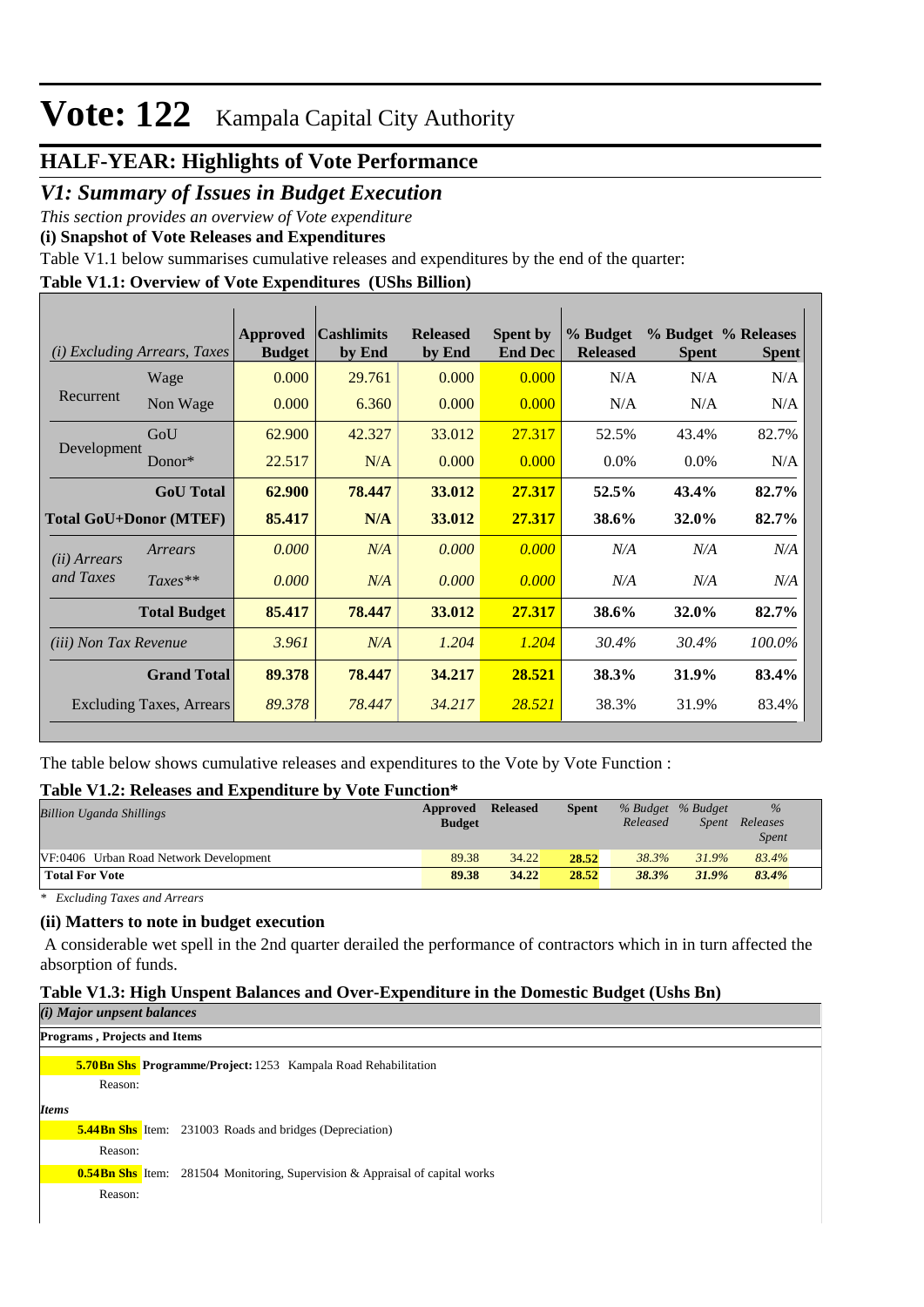### **HALF-YEAR: Highlights of Vote Performance**

#### *(ii) Expenditures in excess of the original approved budget*

*\* Excluding Taxes and Arrears*

### *V2: Performance Highlights*

*This section provides highlights of output performance, focusing on key outputs and actions impelemented to improve section performance.*

#### **Table V2.1: Key Vote Output Indicators and Expenditures\***

| Vote, Vote Function<br>Key Output                                                    | <b>Approved Budget and</b><br><b>Planned outputs</b> | <b>Cumulative Expenditure</b><br>and Performance                                                                                                                                                                                                                                                                                                                                                                                                                                                                                                                                                                                                                                                                                                                                                                                                                                                                                                                                                                                                    | <b>Status and Reasons for any</b><br><b>Variation from Plans</b>   |
|--------------------------------------------------------------------------------------|------------------------------------------------------|-----------------------------------------------------------------------------------------------------------------------------------------------------------------------------------------------------------------------------------------------------------------------------------------------------------------------------------------------------------------------------------------------------------------------------------------------------------------------------------------------------------------------------------------------------------------------------------------------------------------------------------------------------------------------------------------------------------------------------------------------------------------------------------------------------------------------------------------------------------------------------------------------------------------------------------------------------------------------------------------------------------------------------------------------------|--------------------------------------------------------------------|
| Vote Function: 0406 Urban Road Network Development                                   |                                                      |                                                                                                                                                                                                                                                                                                                                                                                                                                                                                                                                                                                                                                                                                                                                                                                                                                                                                                                                                                                                                                                     |                                                                    |
| <b>Output: 040680</b>                                                                | <b>Urban Road Construction</b>                       |                                                                                                                                                                                                                                                                                                                                                                                                                                                                                                                                                                                                                                                                                                                                                                                                                                                                                                                                                                                                                                                     |                                                                    |
| Description of Performance: Improved mobility and reduced<br>Performance Indicators: | congestion                                           | Ancillary (installation of road<br>furniture) works are ongoing on complete.<br>the roads following roads whose<br>drainage works and construction<br>was completed previously The<br>roads are; Kamuli<br>Link(0.65km), Kintu/Kitintale<br>road $(1 \text{ km})$ , Cannon $(0.85 \text{ km})$ ,<br>Circular Drive(0.4 km), Valley<br>$Dirive(0.8 \text{ km})$ , Corporation<br>road(0.27 km), Access Road<br>$2(0.06 \text{ km})$ , Wanaichi road $(0.4)$<br>$km$ ), Martyrs $(0.27 \text{ km})$ , UNEB<br>Access road $(0.35 \text{ km})$ , Access<br>road 2(0.1 km), Lakeside road<br>$(1 \text{ km})$ , Radio Maria road $(0.55)$<br>km), Mutungo road 1(0.75<br>$km$ ), Mutungo road $2(0.75)$<br>km), Kabalega Crescent<br>road(0.9 km), Buvuma<br>road $(0.27 \text{ km})$ ,<br>Muwafu(0.23km), Martyrs'<br>Rise(0.05), Martyrs'<br>Drive(0.25), Martyrs' Gardens<br>A and B(0.5Km) and Martyrs'<br>$Link(0.17)$ .<br>Asphalt concrete has been<br>placed over the entire<br>carriageway on Bahai, Go down,<br>Bukasa ring and Church roads. | New contracts are not yet                                          |
| Length in Km. of urban                                                               | 50                                                   | $\boldsymbol{0}$                                                                                                                                                                                                                                                                                                                                                                                                                                                                                                                                                                                                                                                                                                                                                                                                                                                                                                                                                                                                                                    |                                                                    |
| roads constructed gravel                                                             |                                                      |                                                                                                                                                                                                                                                                                                                                                                                                                                                                                                                                                                                                                                                                                                                                                                                                                                                                                                                                                                                                                                                     |                                                                    |
| Length in Km. of urban<br>roads constructed (Bitumen<br>standard)                    | 50                                                   | 13.07                                                                                                                                                                                                                                                                                                                                                                                                                                                                                                                                                                                                                                                                                                                                                                                                                                                                                                                                                                                                                                               |                                                                    |
| <b>Output Cost:</b>                                                                  | UShs Bn:                                             | 85.417<br>UShs Bn:                                                                                                                                                                                                                                                                                                                                                                                                                                                                                                                                                                                                                                                                                                                                                                                                                                                                                                                                                                                                                                  | 31.6%<br>27.031 % Budget Spent:                                    |
| <b>Vote Function Cost</b><br><b>Cost of Vote Services:</b>                           | <b>UShs Bn:</b><br>UShs Bn:                          | 89.378 UShs Bn:<br>89.378 UShs Bn:                                                                                                                                                                                                                                                                                                                                                                                                                                                                                                                                                                                                                                                                                                                                                                                                                                                                                                                                                                                                                  | 28.521 % Budget Spent:<br>31.9%<br>28.521 % Budget Spent:<br>31.9% |

*\* Excluding Taxes and Arrears*

The project Loan for KIIDP 2 was approved by Parliamentary.

Ancillary (installation of road furniture) works are ongoing on the roads following roads whose drainage works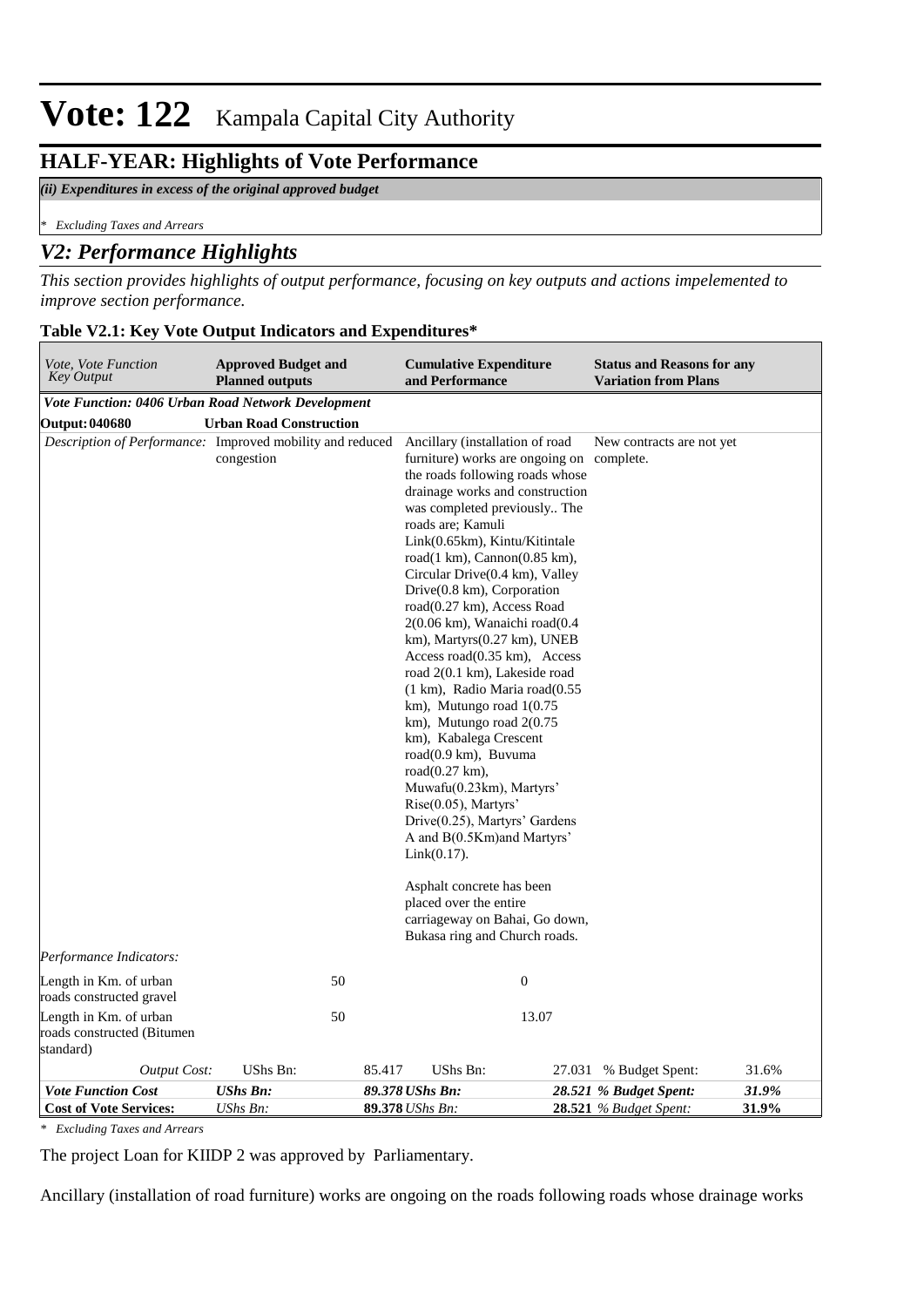## **HALF-YEAR: Highlights of Vote Performance**

and construction was completed previously.. The roads are; Kamuli Link(0.65km), Kintu/Kitintale road(1 km), Cannon(0.85 km), Circular Drive(0.4 km), Valley Drive(0.8 km), Corporation road(0.27 km), Access Road 2(0.06 km), Wanaichi road(0.4 km), Martyrs(0.27 km), UNEB Access road(0.35 km), Access road 2(0.1 km), Lakeside road (1 km), Radio Maria road(0.55 km), Mutungo road 1(0.75 km), Mutungo road 2(0.75 km), Kabalega Crescent road(0.9 km), Buvuma road(0.27 km), Muwafu(0.23km), Martyrs' Rise(0.05), Martyrs' Drive(0.25), Martyrs' Gardens A and B(0.5Km)and Martyrs' Link(0.17).

Asphalt concrete has been placed over the entire carriageway on Bahai, Go down, Bukasa ring and Church roads. Asphalt has been 75% done on Mutundwe road.

#### **Table V2.2: Implementing Actions to Improve Vote Performance**

| <b>Planned Actions:</b>                             | <b>Actual Actions:</b>                 | <b>Reasons for Variation</b> |
|-----------------------------------------------------|----------------------------------------|------------------------------|
| Vote: 122 Kampala Capital City Authority            |                                        |                              |
| Vote Function: 04 06 Urban Road Network Development |                                        |                              |
|                                                     | Procurement of works in batches across | No variation                 |
|                                                     | quarters                               |                              |

### *V3: Details of Releases and Expenditure*

*This section provides a comprehensive summary of the outputs delivered by the Vote and further details of Vote expenditures by Vote Function and Expenditure Item.*

#### **Table V3.1: GoU Releases and Expenditure by Output\***

| <b>Billion Uganda Shillings</b>                      | Approved<br><b>Budget</b> | <b>Released</b> | <b>Spent</b> | $%$ GoU<br><b>Budget</b> | $%$ GoU<br><b>Budget</b> | $%$ GoU<br>Releases |
|------------------------------------------------------|---------------------------|-----------------|--------------|--------------------------|--------------------------|---------------------|
|                                                      |                           |                 |              | Released                 | <i>Spent</i>             | <i>Spent</i>        |
| VF:0406 Urban Road Network Development               | 62.90                     | 33.01           | 27.32        | 52.5%                    | 43.4%                    | 82.7%               |
| Class: Outputs Provided                              | 0.00                      | 0.00            | 0.29         | N/A                      | N/A                      | N/A                 |
| 040601 Contracts management, planning and monitoring | 0.00                      | 0.00            | 0.29         | N/A                      | N/A                      | N/A                 |
| Class: Capital Purchases                             | 62.90                     | 33.01           | 27.03        | 52.5%                    | $43.0\%$                 | 81.9%               |
| 040680 Urban Road Construction                       | 62.90                     | 33.01           | 27.03        | 52.5%                    | 43.0%                    | 81.9%               |
| <b>Total For Vote</b>                                | 62.90                     | 33.01           | 27.32        | 52.5%                    | 43.4%                    | 82.7%               |

*\* Excluding Taxes and Arrears*

#### **Table V3.2: 2014/15 GoU Expenditure by Item**

| <b>Billion Uganda Shillings</b>                           | Approved<br><b>Budget</b> | <b>Releases</b> | <b>Expend-</b><br>iture | % Budged<br><b>Released</b> | % Budget<br><b>Spent</b> | %Releases<br><b>Spent</b> |
|-----------------------------------------------------------|---------------------------|-----------------|-------------------------|-----------------------------|--------------------------|---------------------------|
| <b>Output Class: Outputs Provided</b>                     | 0.00                      | 0.00            | 0.29                    | N/A                         | N/A                      | N/A                       |
| 225001 Consultancy Services- Short term                   | 0.00                      | 0.00            | 0.29                    | N/A                         | N/A                      | N/A                       |
| <b>Output Class: Capital Purchases</b>                    | 62.90                     | 33.01           | 27.03                   | 52.5%                       | 43.0%                    | 81.9%                     |
| 231003 Roads and bridges (Depreciation)                   | 49.90                     | 27.36           | 21.93                   | 54.8%                       | 43.9%                    | 80.1%                     |
| 281503 Engineering and Design Studies & Plans for capital | 10.00                     | 3.96            | 3.96                    | 39.6%                       | 39.6%                    | 100.0%                    |
| 281504 Monitoring, Supervision & Appraisal of capital wor | 3.00                      | 1.69            | 1.15                    | 56.4%                       | 38.2%                    | 67.8%                     |
| <b>Grand Total:</b>                                       | 62.90                     | 33.01           | 27.32                   | 52.5%                       | 43.4%                    | 82.7%                     |
| <b>Total Excluding Taxes and Arrears:</b>                 | 62.90                     | 33.01           | 27.32                   | 52.5%                       | 43.4%                    | 82.7%                     |

#### **Table V3.3: GoU Releases and Expenditure by Project and Programme\***

| <b>Billion Uganda Shillings</b>                                  | Approved      | <b>Released</b> | <b>Spent</b> | $%$ GoU       | $%$ GoU       | $%$ GoU      |
|------------------------------------------------------------------|---------------|-----------------|--------------|---------------|---------------|--------------|
|                                                                  | <b>Budget</b> |                 |              | <b>Budget</b> | <b>Budget</b> | Releases     |
|                                                                  |               |                 |              | Released      | <i>Spent</i>  | <i>Spent</i> |
| VF:0406 Urban Road Network Development                           | 62.90         | 33.01           | 27.32        | 52.5%         | 43.4%         | 82.7%        |
| <b>Recurrent Programmes</b>                                      |               |                 |              |               |               |              |
| 07<br><b>Engineering and Techinical Services</b>                 | 0.00          | 0.00            | 0.00         | N/A           | N/A           | N/A          |
| Development Projects                                             |               |                 |              |               |               |              |
| Kampala Road Rehabilitation<br>1253                              | 52.90         | 29.05           | 23.36        | 54.9%         | 44.2%         | 80.4%        |
| 2ND Kampala Institutional and Infrastructure Development<br>1295 | 10.00         | 3.96            | 3.96         | 39.6%         | 39.6%         | 100.0%       |
| Project [KIIDP 2]                                                |               |                 |              |               |               |              |
|                                                                  |               |                 |              |               |               |              |